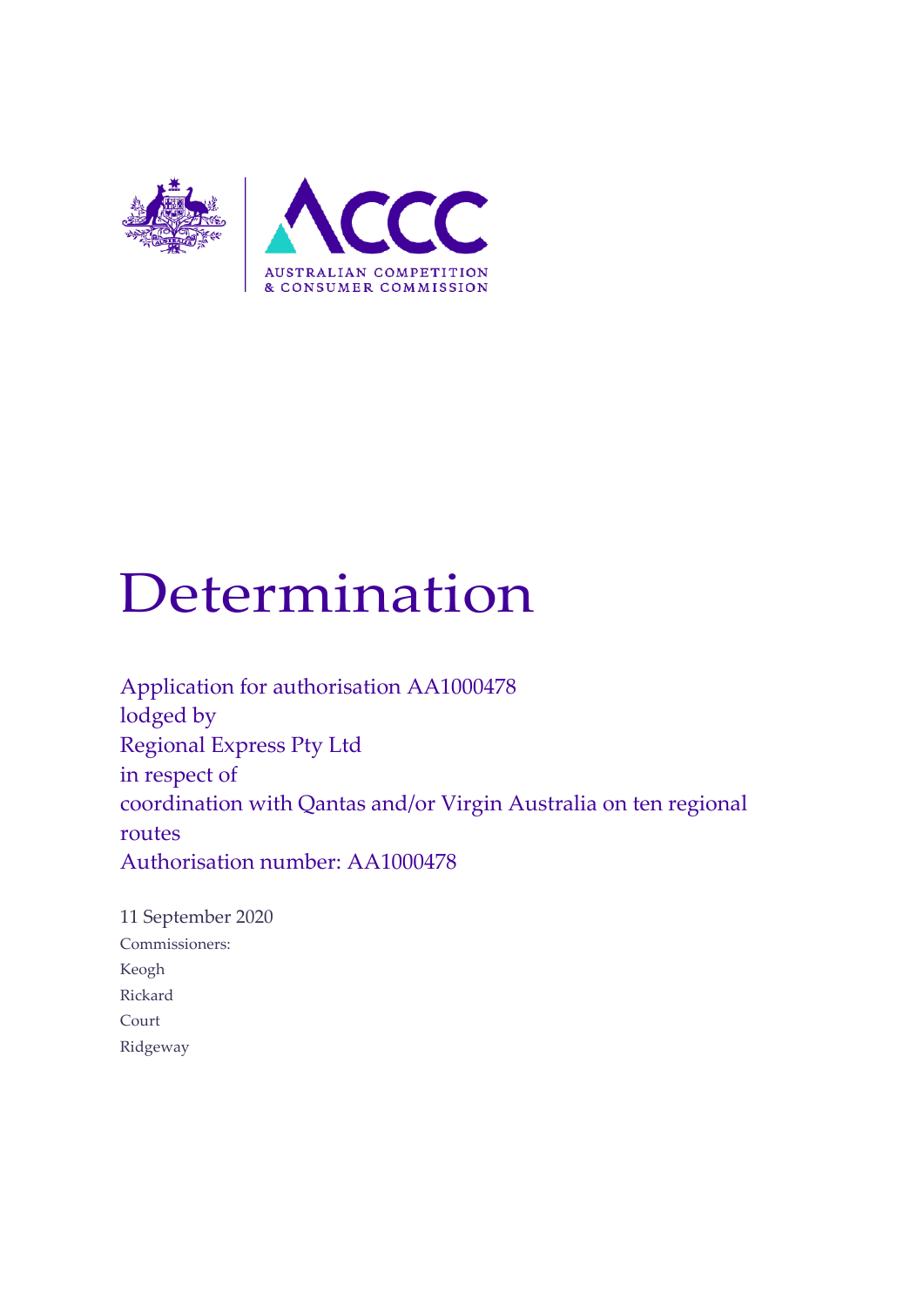# Summary

**The ACCC has decided to grant authorisation to enable Regional Express Pty Ltd (Rex) to:**

- **coordinate flight schedules with Qantas and/or Virgin Australia to efficiently manage capacity on 10 regional routes, and**
- **enter into agreements to share revenue on those routes**

**as needed in response to the collapse in demand due to the COVID-19 pandemic.**

**Rex, Qantas and Virgin Australia currently benefit from various government funding arrangements which together support a minimum domestic network, including to regional and remote locations, until 31 December 2020. Based on the information available, the ACCC considers that the airlines are unlikely to coordinate or share revenue while these funding arrangements are in place.**

**Once the funding arrangements are removed, the ACCC considers that the ability for the airlines to coordinate and share revenue is likely to result in public benefits by supporting the continuity of air services to certain regions during the COVID-19 pandemic and enabling better schedule spread, which provides greater choice for passengers flying to and from those regional destinations.**

**In order to address the risk that the authorised conduct creates an ability and incentive for the airlines to raise airfares (by reducing capacity) and/or allows them to engage in anti-competitive information sharing, the ACCC has decided to impose conditions of authorisation requiring:**

- **the airlines to not set a fare on the 10 routes that is higher than the equivalent fare specified in their respective fare schedules in place as at 1 February 2020, and**
- **Rex to provide monthly updates to the ACCC, to notify the ACCC of developments in relation to the proposed conduct, and to provide information relating to the proposed conduct to the ACCC upon request. The reports will be published on the public register.**

**The ACCC grants authorisation until 30 June 2021.**

# 1. The application for authorisation

- 1.1. On 23 March 2020, Rex lodged application for authorisation AA1000478 with the Australian Competition and Consumer Commission (the **ACCC**). Rex is seeking authorisation for itself, Qantas Airways Limited (**Qantas**) and Virgin Australia Holdings Limited (**Virgin Australia**) (together, the **Participating Airlines**).
- 1.2. Rex seeks authorisation to enable it to coordinate flight schedules (**Coordinated Flights**) to reduce capacity and enter into agreements to share revenue with Qantas (specifically its regional brand QantasLink) and/or Virgin Australia on the 10 regional routes (the **Relevant Routes**) referred to in paragraph 1.11 (the **Proposed Conduct**).
- 1.3. Rex seeks authorisation until 30 June 2021.
- 1.4. The application was made under subsection 88(1) of the *Competition and Consumer Act 2010* (Cth) (the **Act**).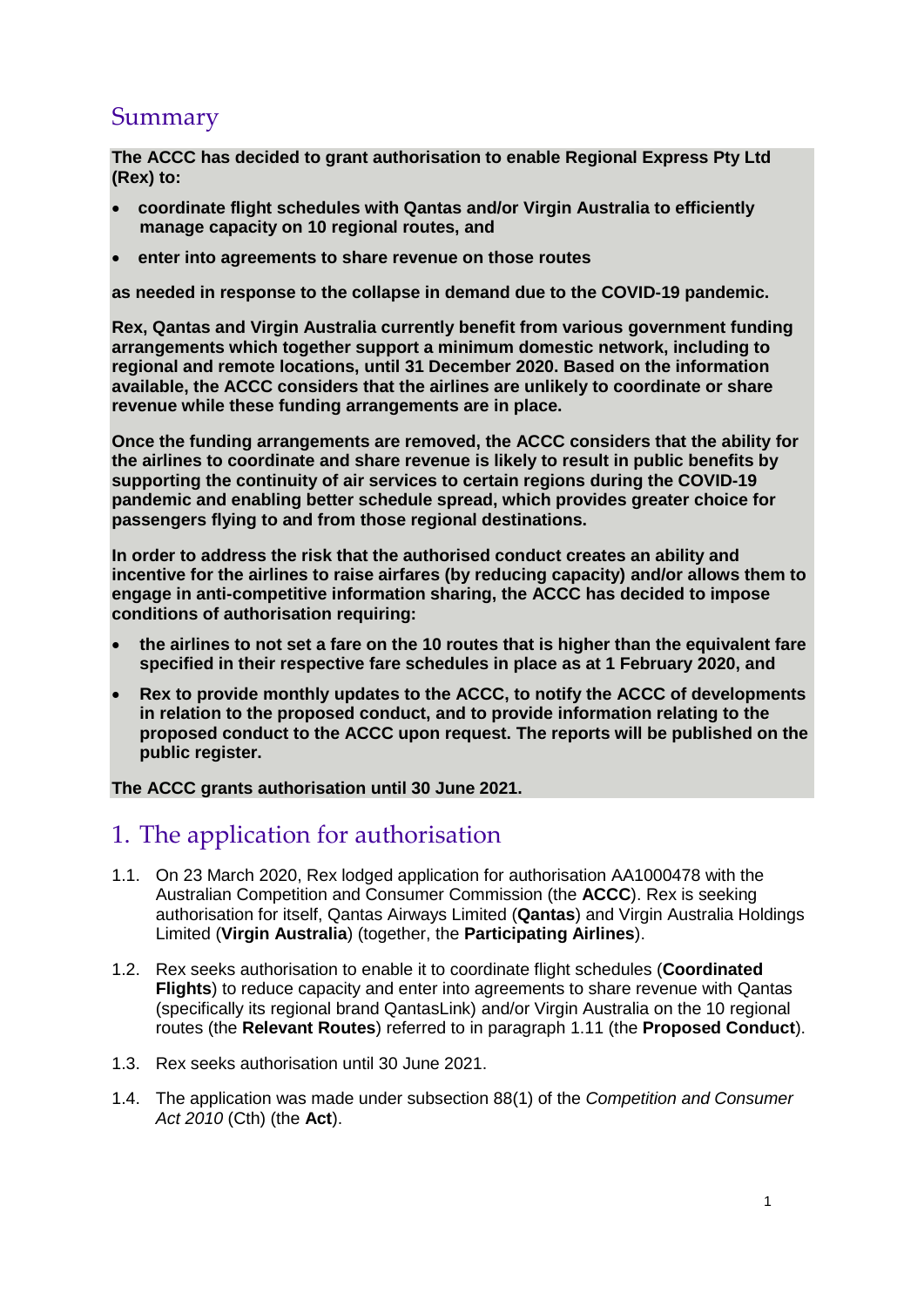- 1.5. The ACCC may grant authorisation, which provides businesses with legal protection for arrangements that may otherwise risk breaching competition law but are not harmful to competition and/or are likely to result in overall public benefits.
- 1.6. Rex also requested interim authorisation to enable it to engage in the Proposed Conduct while the ACCC is considering the substantive application. On 26 March 2020, the ACCC granted conditional interim authorisation.<sup>1</sup> Interim authorisation was granted subject to the condition that the Participating Airlines must not set a fare for a Coordinated Flight that is higher than the equivalent fare specified in their respective fare schedules in place as at 1 February 2020.
- 1.7. The interim authorisation remains in place until the ACCC final determination comes into force or it is revoked.

## The Applicant

1.8. Rex is an Australian airline based in Mascot, New South Wales, which operates scheduled regional services across Australia. Prior to the COVID-19 pandemic, Rex operated a fleet of 60 Saab 340 aircraft on approximately 1,500 weekly flights to 60 destinations. The Rex group also comprises wholly owned subsidiaries: Pel-Air Aviation (an air freight, aeromedical and charter operator) and two pilot academies in Wagga Wagga and Ballarat.

## Participating Airlines

- 1.9. Qantas is Australia's largest domestic and international airline. Domestically, Qantas offers an integrated national network of regular public transport (**RPT**) services, and charter services under a number of brands including Qantas, QantasLink and Jetstar. QantasLink is Qantas's primary brand for regional RPT and charter services.
- 1.10. Virgin Australia is an Australian airline, founded in 2000 as Virgin Blue, which operates a network of domestic and international services from its main hub at Brisbane Airport. The Virgin Australia Group comprises Virgin Australia, Virgin Australia Regional Airlines and Tigerair Australia. Virgin Australia entered voluntary administration in April 2020. In June 2020, the administrators reached a sale agreement with Bain Capital, but the process remains ongoing.

# The Proposed Conduct

- 1.11. Rex seeks authorisation to coordinate flight schedules and enter into agreements to share revenue on the Relevant Routes with Qantas (as QantasLink) and/or Virgin Australia.
- 1.12. The **Relevant Routes** (and the current operators on these routes) are:

#### New South Wales

- Sydney Wagga (Rex and Qantas)
- Sydney Dubbo (Rex and Qantas)
- Sydney Albury (Rex, Qantas and Virgin Australia, noting Virgin Australia has suspended services on this route)<sup>2</sup>

See ACCC decision of 26 March 2020 available [here.](https://www.accc.gov.au/system/files/public-registers/documents/Interim%20Authorisation%20Decsision%20-%2026.03.20%20-%20PR%20-%20AA1000478%20Rex.pdf)

<sup>2</sup> [https://newsroom.virginaustralia.com/release/virgin-australia-group-revised-domestic-schedule-0;](https://newsroom.virginaustralia.com/release/virgin-australia-group-revised-domestic-schedule-0) [https://travel.virginaustralia.com/au/domestic-schedule.](https://travel.virginaustralia.com/au/domestic-schedule)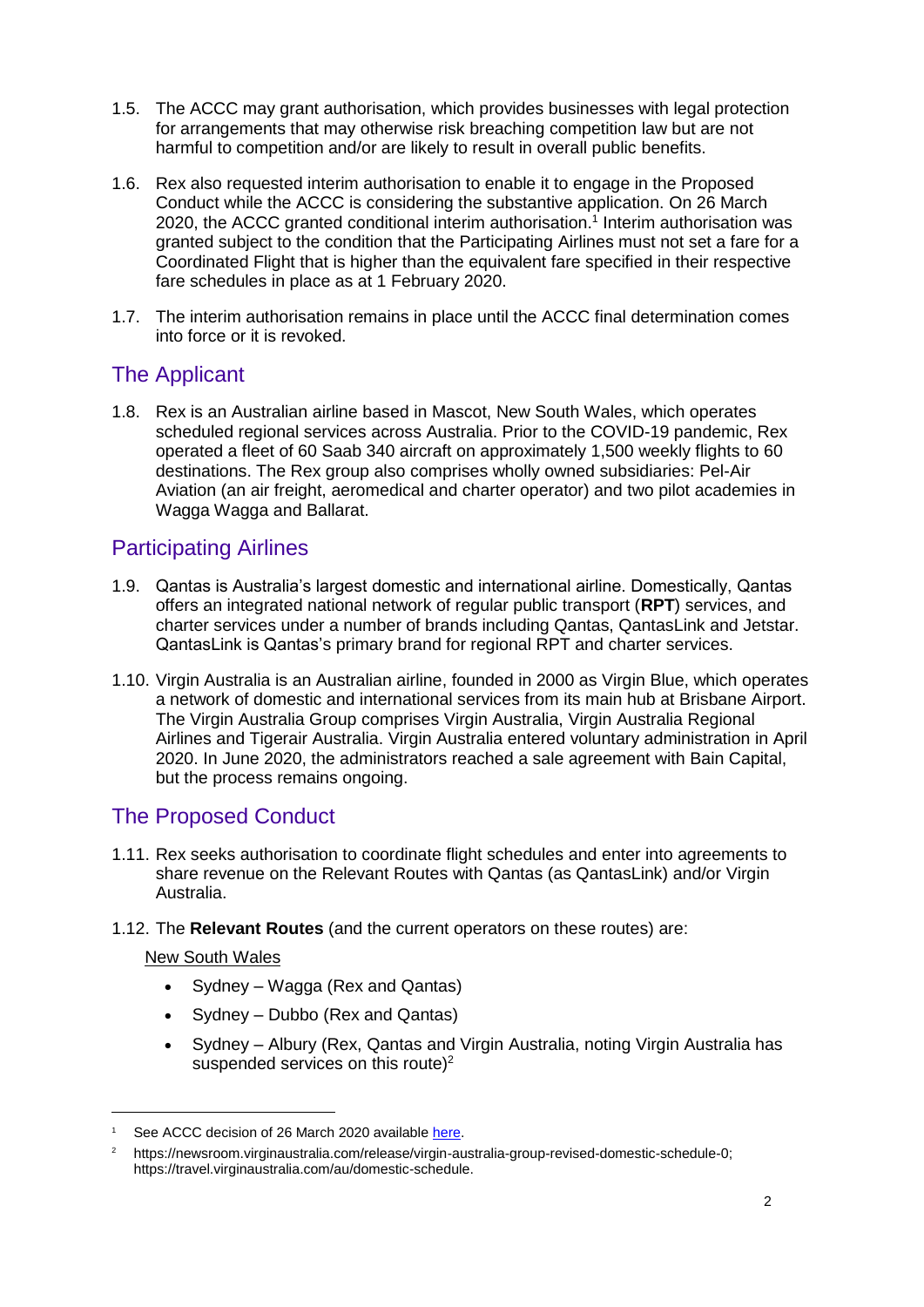• Sydney – Armidale (Rex and Qantas, noting Rex has suspended services on this route)

#### Victoria

 Melbourne – Mildura (Rex, Qantas and Virgin Australia, noting Virgin Australia has suspended services on this route)<sup>3</sup>

#### South Australia

- Adelaide Port Lincoln (Rex and Qantas)
- Adelaide Whyalla (Rex and Qantas)
- Adelaide Kangaroo Island (Rex and Qantas, Rex had announced an exit from this route in July 2020, but is currently still servicing it)

#### Queensland

- Cairns –Townsville (Rex and Qantas)
- Townville Mount Isa (Rex and Qantas). $4$
- 1.13. Rex submits that schedule coordination may involve, for example:
	- each carrier on a Relevant Route flying one service per day, with the total revenue generated on that route shared between carriers
	- a carrier suspending operations on a Relevant Route, leaving the remaining carrier with sustainable load factors (percentage of seats occupied on a flight).
- 1.14. Rex proposes that any cooperation between carriers be based on the fare schedule that was in place on 1 February 2020 and submits that any agreement on revenue sharing would therefore not involve any negotiation as to each carrier's pricing.

# 2. Background

- 2.1. The ACCC recognises the significant challenges occurring as a result of the COVID-19 pandemic. The pandemic has caused a major disruption to society and the economy, with social distancing measures and travel bans affecting various sectors across the economy. In that context, the ACCC has received a large number of applications for authorisation aimed at providing financial relief to businesses and individuals, facilitating the supply of goods and services (including medical products and services), and managing the financial impact of a significant economic shock.
- 2.2. There has been a significant drop in demand for airline passenger services as a result of the COVID-19 pandemic and there is also significant uncertainty about demand for these services in the short to medium term. While some domestic travel restrictions have recently been relaxed, the COVID-19 pandemic is expected to continue to disrupt airlines and flights in the short to medium term.
- 2.3. This significant short-term reduction in demand could potentially threaten the viability of operating on the Relevant Routes for some airlines notwithstanding that, in the longer term, demand for these services may be sufficient to otherwise sustain their operations.

<sup>3</sup> [https://newsroom.virginaustralia.com/release/virgin-australia-group-revised-domestic-schedule-0;](https://newsroom.virginaustralia.com/release/virgin-australia-group-revised-domestic-schedule-0) [https://travel.virginaustralia.com/au/domestic-schedule.](https://travel.virginaustralia.com/au/domestic-schedule)

<sup>4</sup> Rex originally sought authorisation to coordinate flight schedules on nine routes. On 24 March 2020, Rex amended the application to include the Townsville – Mount Isa route.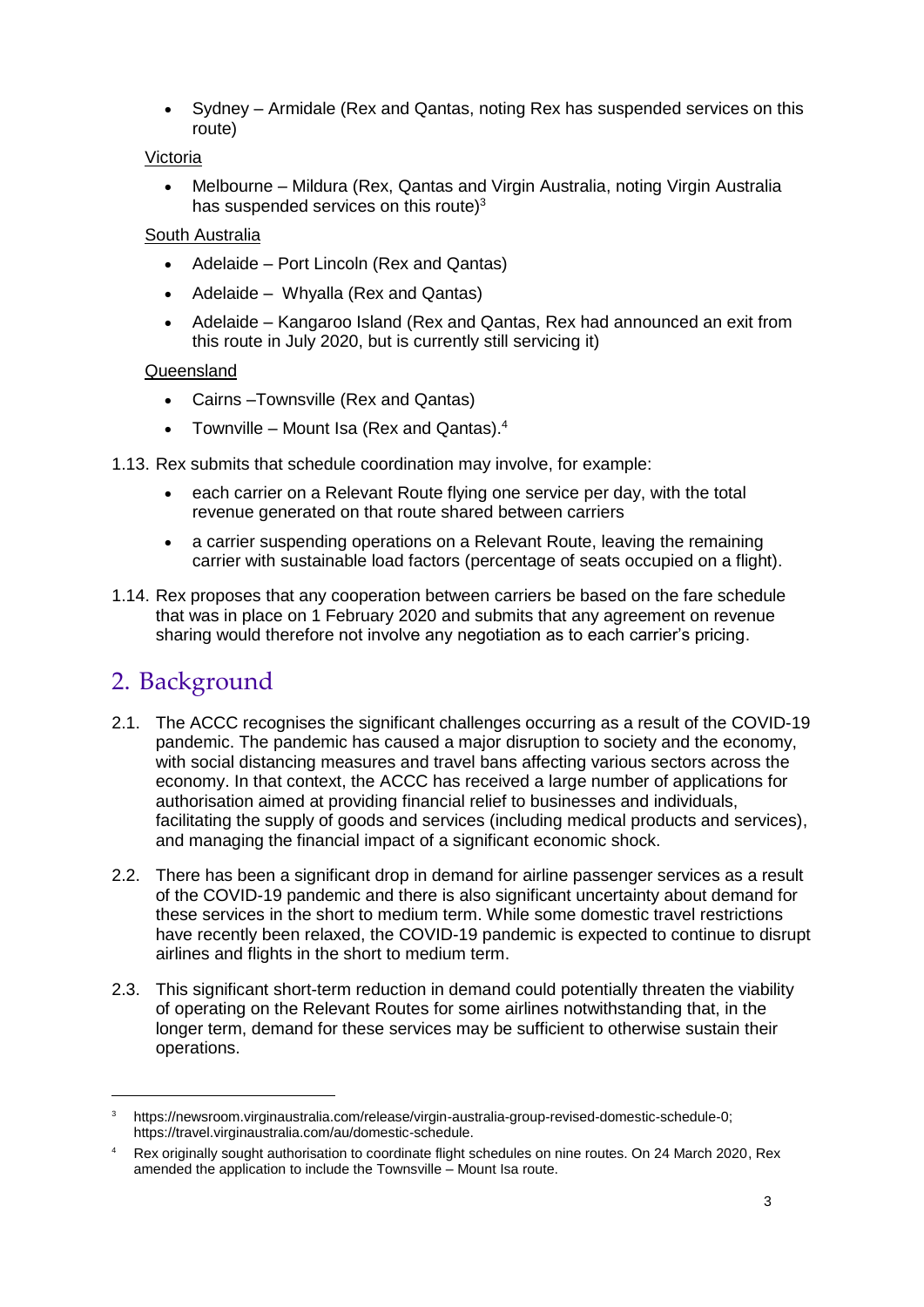- 2.4. Rex submits that the domestic aviation sector in Australia is experiencing an unprecedented downturn as a result of the COVID-19 pandemic. Rex further submits that, since mid-March, it has experienced a significant and sharp decline in passenger numbers on the Relevant Routes.
- 2.5. Rex, Qantas and Virgin Australia currently benefit from various government arrangements which together support a minimum domestic network, including to regional and remote locations (the **Funding Arrangements**).
- 2.6. In particular, Rex benefits from the [Regional Airline Network Support \(](https://www.grants.gov.au/?event=public.GO.show&GOUUID=760EC61B-D358-72D7-4BD2771AEF5C601C)**RANS**) program. The objective of the program is to support critical air services to regional Australia. Rex was initially provided with a grant to provide two or three return services a week on a shortfall subsidy basis. In June 2020, the Department of Infrastructure extended Rex's grant until 31 December 2020, to ensure regional communities would continue to receive essential air services.
- 2.7. Qantas and Virgin Australia are eligible for the RANS program, but are currently benefiting from the [Domestic Aviation Network Support \(](https://minister.infrastructure.gov.au/mccormack/media-release/federal-government-guarantees-domestic-aviation-network)**DANS**) program, which underwrites a minimum domestic and regional network comprising the 50 domestic routes with the most traffic. This includes all Relevant Routes besides Townsville - Mount Isa. The DANS program has been extended until 30 September 2020 to maintain connectivity on major domestic air routes.
- 2.8. In June 2020, Qantas expanded its schedule on eight of the 10 Relevant Routes, in response to the relaxation of travel restrictions within Australia, an increase in demand for domestic air travel, and in preparation for the June and July school holidays. Rex also increased flights on seven of the Relevant Routes.<sup>5</sup>

# 3. Consultation

- 3.1. A public consultation process informs the ACCC's assessment of the likely public benefits and detriments from the Proposed Conduct.
- 3.2. The ACCC invited submissions from a range of potentially interested parties, including government departments, airlines, relevant industry associations and peak bodies.
- 3.3. The ACCC received submissions from the Australian Airports Association, Armidale Regional Council, Dubbo Regional Council and Kangaroo Island Council, all of which provided general support for the authorisation. However, the Australian Airports Association, Armidale Regional Council and Dubbo Regional Council submit that the length of authorisation should be limited to prevent any detrimental impact on competition. Public submissions are considered in further detail below and are available on the public register.
- 3.4. On 30 July 2020, the ACCC issued a draft determination proposing to grant authorisation until 30 June 2021. A pre-decision conference was not requested following the draft determination.
- 3.5. One submission was received from Virgin Australia, which supports the application, subject to clarification of the proposed reporting condition. This is discussed further below at paragraphs 4.41-42.

<sup>5</sup> [http://www.rex.com.au/MediaAndPressClippings/MediaReleaseList.aspx?site=MC&y=19\\_20;](http://www.rex.com.au/MediaAndPressClippings/MediaReleaseList.aspx?site=MC&y=19_20) [https://www.qantasnewsroom.com.au/media-releases/qantas-and-jetstar-increase-domestic-flying-as-restrictions](https://www.qantasnewsroom.com.au/media-releases/qantas-and-jetstar-increase-domestic-flying-as-restrictions-ease/)[ease/](https://www.qantasnewsroom.com.au/media-releases/qantas-and-jetstar-increase-domestic-flying-as-restrictions-ease/)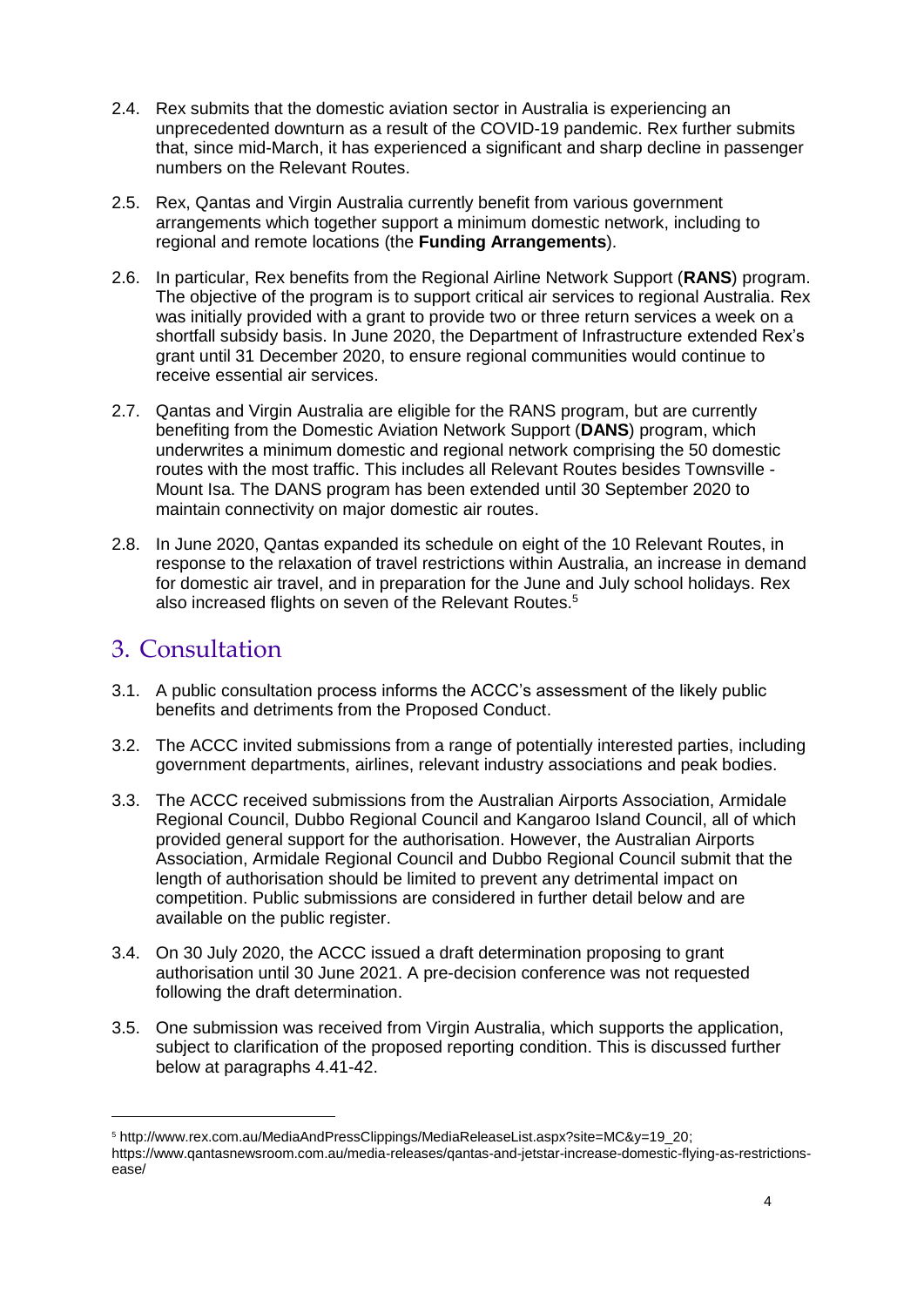#### **Update on interim authorisation**

- 3.6. On 5 May 2020, the ACCC requested an update from Rex, Qantas and Virgin Australia regarding their experience with the Proposed Conduct under the Interim Authorisation.
- 3.7. Rex advised that the Proposed Conduct is not currently occurring because the Government is subsidising some services to regional routes and, as a result of this, it is financially viable for airlines to fly those routes under the Funding Arrangements even if there are almost no passengers on the flights. According to Rex, these arrangements make coordination unnecessary. However, as submitted by Rex the need to coordinate to optimise operations may well arise once these arrangements end.
- 3.8. Qantas indicated that its focus had been on implementing its own operations pursuant to its agreement with the Federal Government to operate a minimum domestic network and that, as such, it did not have any comments on the impact, benefits or detriments of interim authorisation.
- 3.9. On 26 June 2020, Rex advised that there had not been any developments in relation to the Proposed Conduct, and submitted that the ability to cooperate within the conditions stipulated in the interim authorisation would nevertheless still be of great public benefit.
- 3.10. The ACCC understands that it is still the case that none of the Participating Airlines have engaged in the Proposed Conduct since the application for authorisation was lodged.

# 4. ACCC assessment

- 4.1. The ACCC's assessment of the Proposed Conduct is carried out in accordance with the relevant authorisation test contained in the Act.
- 4.2. Rex has sought authorisation for conduct that would or might constitute a cartel provision within the meaning of Division 1 of Part IV of the Act and may substantially lessen competition within the meaning of section 45 of the Act.
- 4.3. Consistent with subsections 90(7) and 90(8) of the Act, the ACCC must not grant authorisation unless it is satisfied, in all the circumstances, that the conduct would result or be likely to result in a benefit to the public, and the benefit would outweigh the detriment to the public that would be likely to result (**authorisation test**).

## Relevant areas of competition

- 4.4. To assess the likely effect of the Proposed Conduct, the ACCC will identify the relevant areas of competition likely to be affected.
- 4.5. Rex did not specifically describe the relevant areas of competition.
- 4.6. The ACCC considers that the area of competition likely to be affected by the authorisation is the supply of domestic air passenger transport services on the Relevant Routes.
- 4.7. The ACCC considers that domestic freight services to and from regional Australia are unlikely to be affected by the authorisation, as Rex advised that it has very limited freight capacity on its Saab 340 aircraft and that it currently sells that space.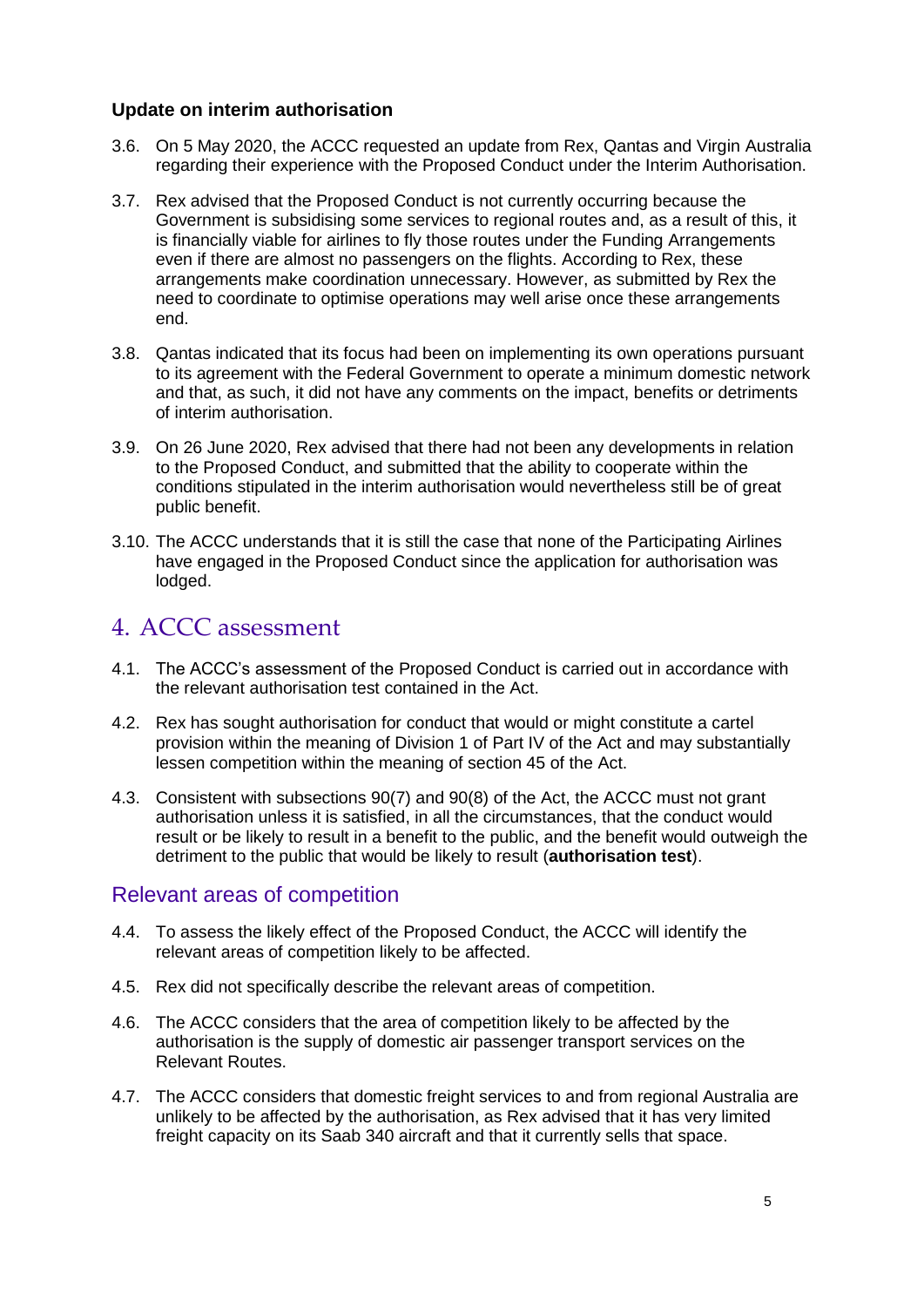# Future with and without the Proposed Conduct

- 4.8. In applying the authorisation test, the ACCC compares the likely future with the Proposed Conduct that is the subject of the authorisation to the likely future in which the Proposed Conduct does not occur.
- 4.9. As noted earlier, there is significant uncertainty about the state of Australia's domestic aviation sector in the short to medium term and, as a result, State and Federal Governments have put in place a number of Funding Arrangements.
- 4.10. On 7 June 2020, the Federal Government announced it would extend a range of measures to support the aviation sector, including the RANS program, until 31 December 2020.
- 4.11. As previously noted, Rex states that the Funding Arrangements make consideration of optimisation irrelevant as the Federal Government funds some limited services to the regional routes and it is therefore to the advantage of all carriers to fly the maximum possible under the funding, even if there are almost no passengers on the flights. However, Rex notes that there could be a need for coordination once the Funding Arrangements are removed. This suggests that the Funding Arrangements have enabled the airlines to manage the short-term reduction in passenger demand on the Relevant Routes without the need to coordinate and/or share revenue. Taking this into account, the ACCC considers it unlikely that Rex will engage in the Proposed Conduct before the extended Funding Arrangements conclude on 31 December 2020. This means there is no difference between the likely future with and without the Proposed Conduct during this time.
- 4.12. The ACCC recognises that, once the Funding Arrangements are removed, demand for domestic air passenger transport services on the Relevant Routes is likely to remain below usual levels in the short to medium term.
- 4.13. During this time, without the Proposed Conduct, it is likely that Rex and other airlines will need to individually consider the viability of their services on the Relevant Routes and take steps to address the continued operation of those services. In this regard, the ACCC notes the impact of the COVID-19 pandemic in March 2020 when both Rex and Qantas reduced their schedules and Virgin Australia reduced its capacity by 50%.

# Public benefits

-

4.14. The Act does not define what constitutes a public benefit. The ACCC adopts a broad approach. This is consistent with the Australian Competition Tribunal (the **Tribunal**) which has stated that the term should be given its widest possible meaning, and includes:

*…anything of value to the community generally, any contribution to the aims pursued by society including as one of its principal elements … the achievement of the economic goals of efficiency and progress.<sup>6</sup>*

4.15. As discussed above, the ACCC considers it unlikely that Rex will coordinate and/or share revenue with the other airlines while the Funding Arrangements remain in place and therefore there is little difference between the likely future with and without the Proposed Conduct during this period. It follows that the Proposed Conduct is unlikely to result in any public benefits during this time.

<sup>6</sup> *Queensland Co-operative Milling Association Ltd* (1976) ATPR 40-012 at 17,242; cited with approval in *Re 7-Eleven Stores* (1994) ATPR 41-357 at 42,677.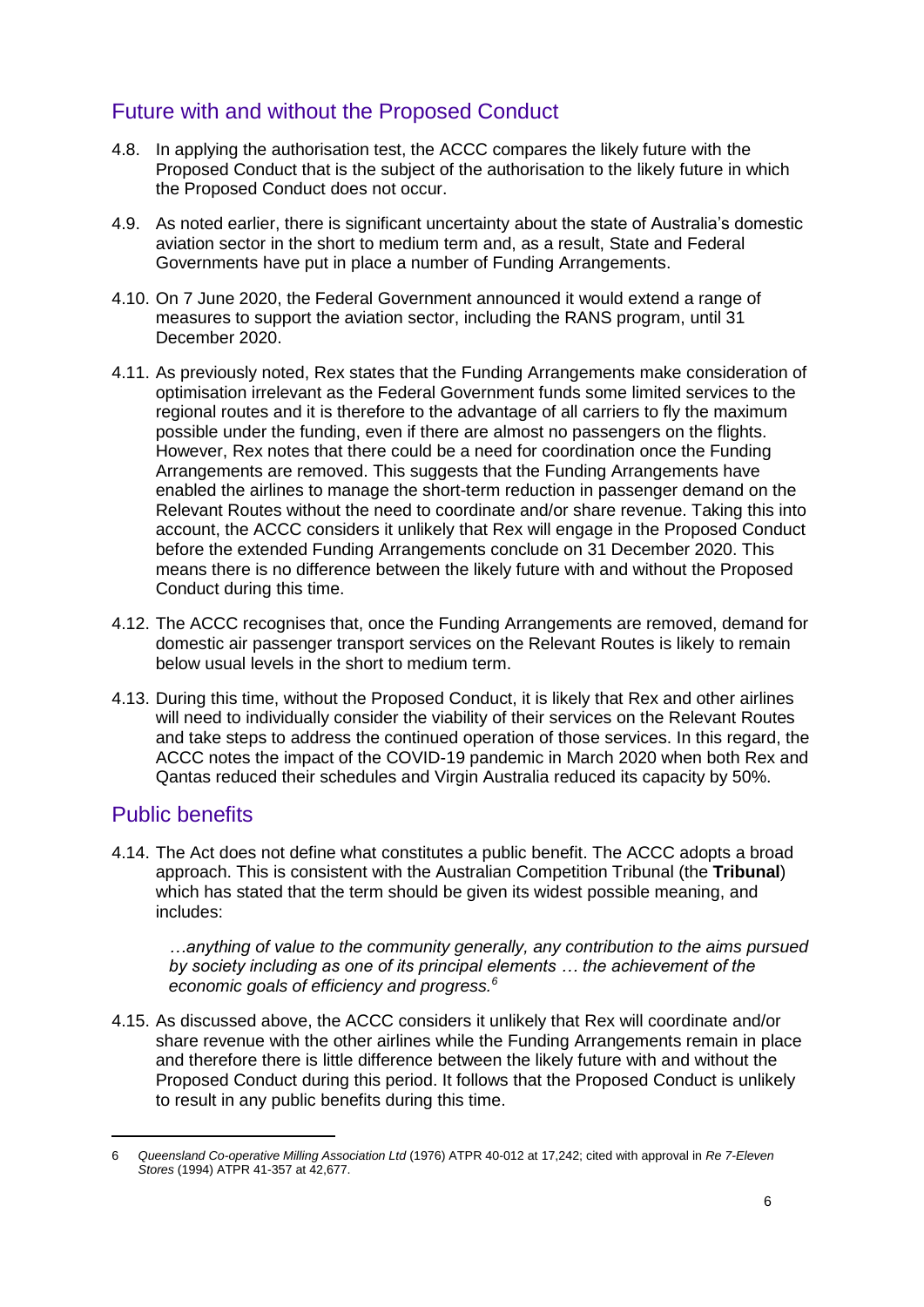- 4.16. However, the ACCC has considered the potential for the Proposed Conduct to result in the following public benefits once the Funding Arrangements are removed:
	- supporting the continuity of regional air services for regions on the Relevant Routes during the COVID-19 pandemic
	- better schedule spread
	- cost savings.

#### **Supporting the continuity of regional air services**

4.17. Rex submits that:

- it is in the interests of the Australian community to safeguard the long term viability of domestic airlines, particularly in relation to Australia, where reliable, sustainable and affordable air services are critical to the socio-economic wellbeing of regional communities; and
- coordinating flight schedules will enable carriers to reduce capacity in a way that seeks to achieve sustainable load factors on regional routes, without compromising schedule offerings to passengers.
- 4.18. The Australian Airports Association and Dubbo Regional Council submit that the Proposed Conduct provides support to regional air travel through the COVID-19 pandemic and while domestic travel restrictions are in place.
- 4.19. The ACCC considers that once the Funding Arrangements are removed the Proposed Conduct is likely to result in a public benefit by allowing Participating Airlines to pursue more efficient allocation of capacity and service continuity on the Relevant Routes in order to address low demand due to the COVID-19 pandemic.

#### **Better schedule spread**

- 4.20. Where airlines act independently during periods of unusually low demand, the effect that each airline has on the demand of the other airline's services is not taken into account by either party in planning schedules. Airlines are likely to prefer to schedule their flights at the most popular departure time, which can result in duplication of services.
- 4.21. The Proposed Conduct has the potential to address this issue by giving the Participating Airlines the ability and incentive to coordinate their schedules. Allowing the Participating Airlines to share revenue is likely to result in them being indifferent to individual load factors and route profitability and create the incentive for them to offer a better schedule spread.
- 4.22. As such, the ACCC considers that once the Funding Arrangements are removed, the Proposed Conduct is likely to result in a public benefit by enabling greater schedule flexibility and choice for passengers flying to and from certain regional destinations during periods of unusually low demand.

#### **Cost savings**

4.23. Rex submits that it expects to achieve cost savings through the Proposed Conduct by increasing load factors to surpass what is typically possible under open competition to allow Participating Airlines to increase their marginal revenue per flight.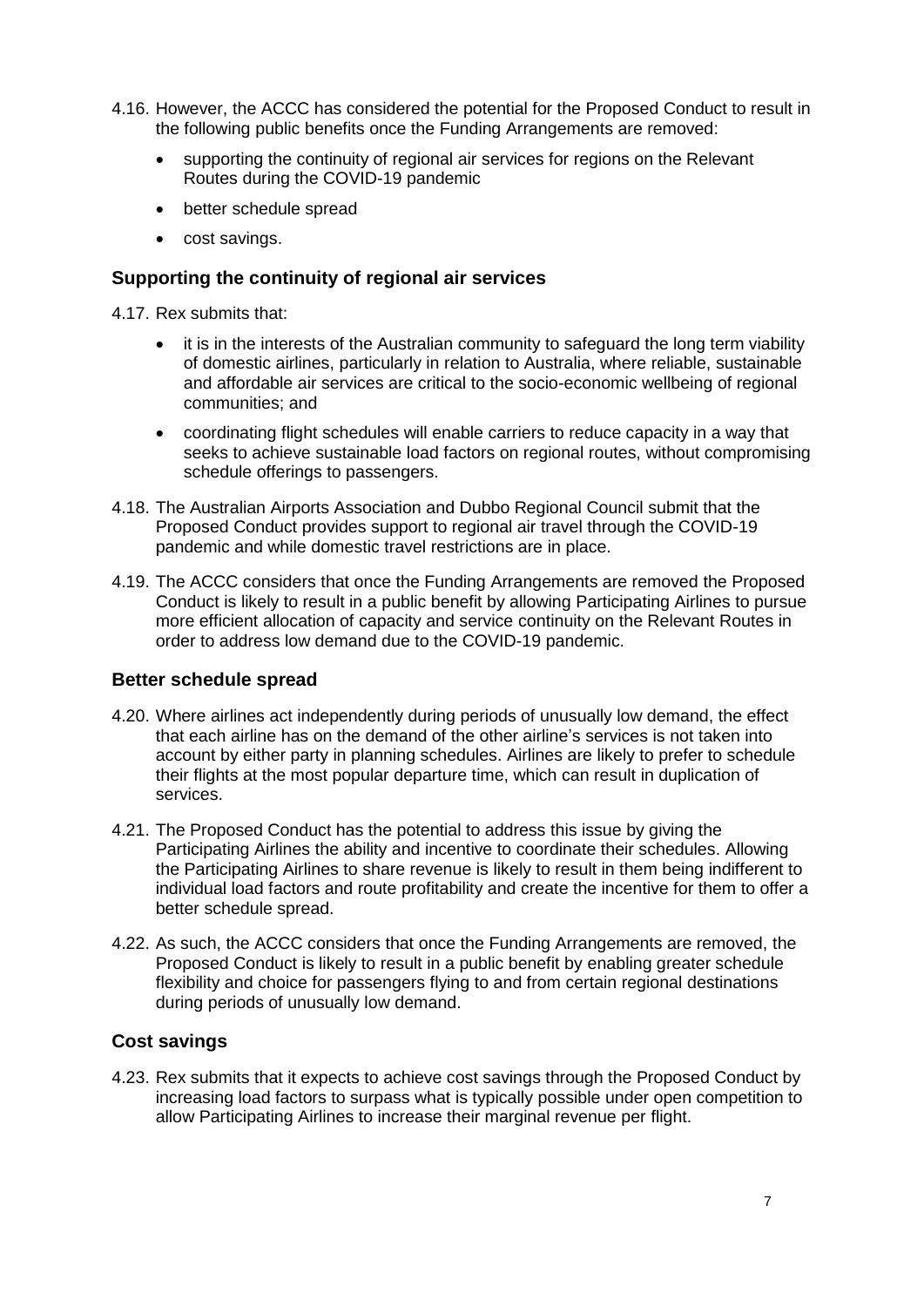- 4.24. The Australian Airports Association submits that the Proposed Conduct will allow airlines to maximise load factors and allow airlines to save on costs.
- 4.25. The ACCC accepts that cost savings accruing to one or more firms arising from increases in productive efficiency can constitute public benefits and it is not necessary for the savings to be passed on to consumers in the form of lower prices. The community at large has an interest in resource savings because these resources are released for use elsewhere in the economy. However, the ACCC will give more weight to benefits which flow through to the broader community and are sustained over time.
- 4.26. When load factors on a flight are optimised, average costs per passenger are lower because the fixed costs to operate the flight (e.g. airport landing costs and pilot wages) are spread over a larger number of passengers.
- 4.27. The ACCC considers that the Proposed Conduct may result in cost savings for the Participating Airlines once the Funding Arrangements are removed. However, at this time, the ACCC is not satisfied that such cost savings are likely, as it is does not currently have sufficient information in relation to:
	- the Participating Airlines' variable costs and fixed costs, and
	- how their costs would be reduced as a result of the Proposed Conduct.

#### **ACCC conclusion on public benefit**

- 4.28. The ACCC considers that the Proposed Conduct is likely to result in the following public benefits once the current Funding Arrangements have been removed.
	- Supporting the continuity of air services for regions on the Relevant Routes during the COVID-19 pandemic.
	- Enabling better schedule spread, which provides greater choice for passengers flying to and from regional destinations.

## Public detriments

4.29. The Act does not define what constitutes a public detriment. The ACCC adopts a broad approach. This is consistent with the Tribunal, which has defined it as:

*…any impairment to the community generally, any harm or damage to the aims pursued by the society including as one of its principal elements the achievement of the goal of economic efficiency.<sup>7</sup>*

- 4.30. Consistent with its approach to public benefits, the ACCC considers that the Proposed Conduct is unlikely to result in any public detriments while the Funding Arrangements are in place because it is unlikely that the airlines will engage in the Proposed Conduct.
- <span id="page-8-0"></span>4.31. The ACCC has also considered whether the Proposed Conduct is likely to result in the following detriments once the Funding Arrangements are removed.
	- Removing competition between the Participating Airlines creates an increased ability and incentive to unilaterally reduce capacity on the Relevant Routes (or not to grow capacity as quickly as would otherwise be the case). To the extent this makes seats on the Relevant Routes scarcer, this could lead to an increase in airfares and reduced consumer choice.

<sup>7</sup> *Re 7-Eleven Stores* (1994) ATPR 41-357 at 42,683.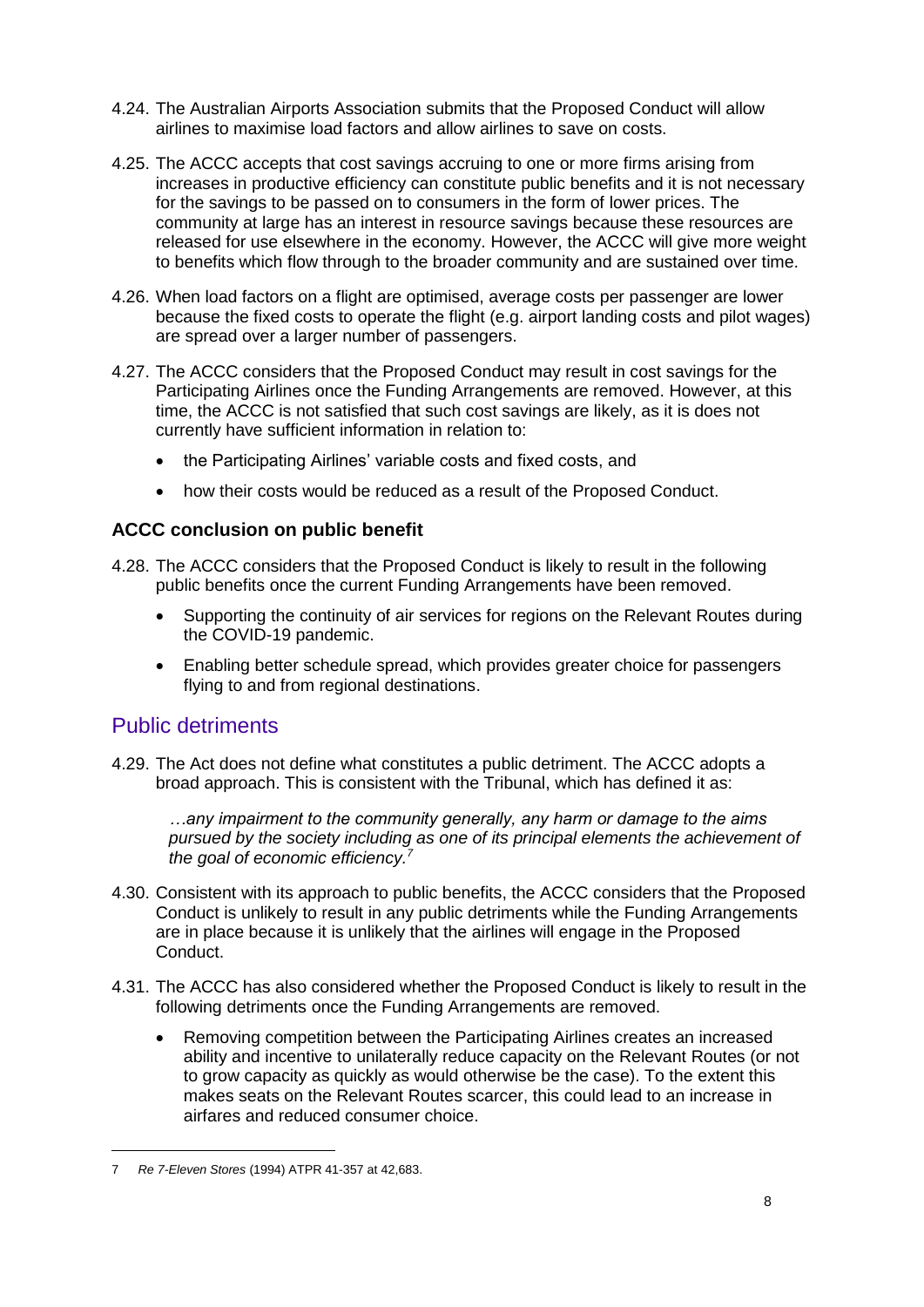- Coordination of schedules by the Participating Airlines on the Relevant Routes, while managing the effects of the COVID-19 pandemic, could facilitate long term understandings between them about scheduling services on the Relevant Routes.
- 4.32. Rex submits that the Proposed Conduct is likely to result in minimal public detriment because:
	- it does not involve carriers sharing confidential commercial information: the information required to coordinate capacity, such as passenger numbers, each airline's pre-COVID-19 pandemic schedules, and their intended reduced schedule in response to the COVID-19 pandemic, is available in the public domain
	- carriers will revert to their own schedules once the Proposed Conduct is no longer needed
	- it proposes that authorisation be granted subject to a condition that any cooperation between airlines is based on the fare schedule as at 1 February 2020 so as to offer reassurance that potential increases in air fares are prevented
	- the Proposed Conduct may not be required on all Relevant Routes. The Participating Airlines will engage in the Proposed Conduct on an 'as needed' basis.
- 4.33. Armidale Regional Council submits that flight schedule coordination may result in anticompetitive behaviour and that there should be oversight of the airlines' proposed price schedules.
- 4.34. Kangaroo Island Council submits that should domestic demand increase after travel restrictions are lifted, the Proposed Conduct may impede new entry on the Adelaide – Kangaroo Island route.
- 4.35. The ACCC considers coordination (including flight scheduling and revenue sharing) between airlines on particular routes has the potential to give rise to significant anticompetitive detriments. Where airlines share revenue and coordinate schedules on routes where they would otherwise be in competition with each other, coordinated arrangements between them are likely to have competitive effects similar to those that would flow from a merger between competing airlines on these routes. These detriments are likely to be less where airlines have minimal overlap with each other on particular routes (and provide services on routes that are more often complementary to each other); and where there are a number of other alternative providers of services on these routes that are not part of an alliance. Accordingly, in circumstances other than the current pandemic, this level of coordination would raise strong competition concerns.
- 4.36. In this instance, authorisation is sought for all airlines that directly compete with each other on the Relevant Routes to coordinate with each other, and therefore has the potential to remove all competition between airlines on this route. In normal circumstances, this would represent a significant anti-competitive detriment.
- 4.37. The ACCC accepts that the following factors could reduce the likely public detriment in the current circumstances.
	- The Proposed Conduct is for a limited period of time. As noted, the Participating Airlines have not needed to give effect to the Proposed Conduct under the interim authorisation given the current Funding Arrangements and the authorisation is proposed to expire at most six months after those Funding Arrangements end (currently 31 December 2020).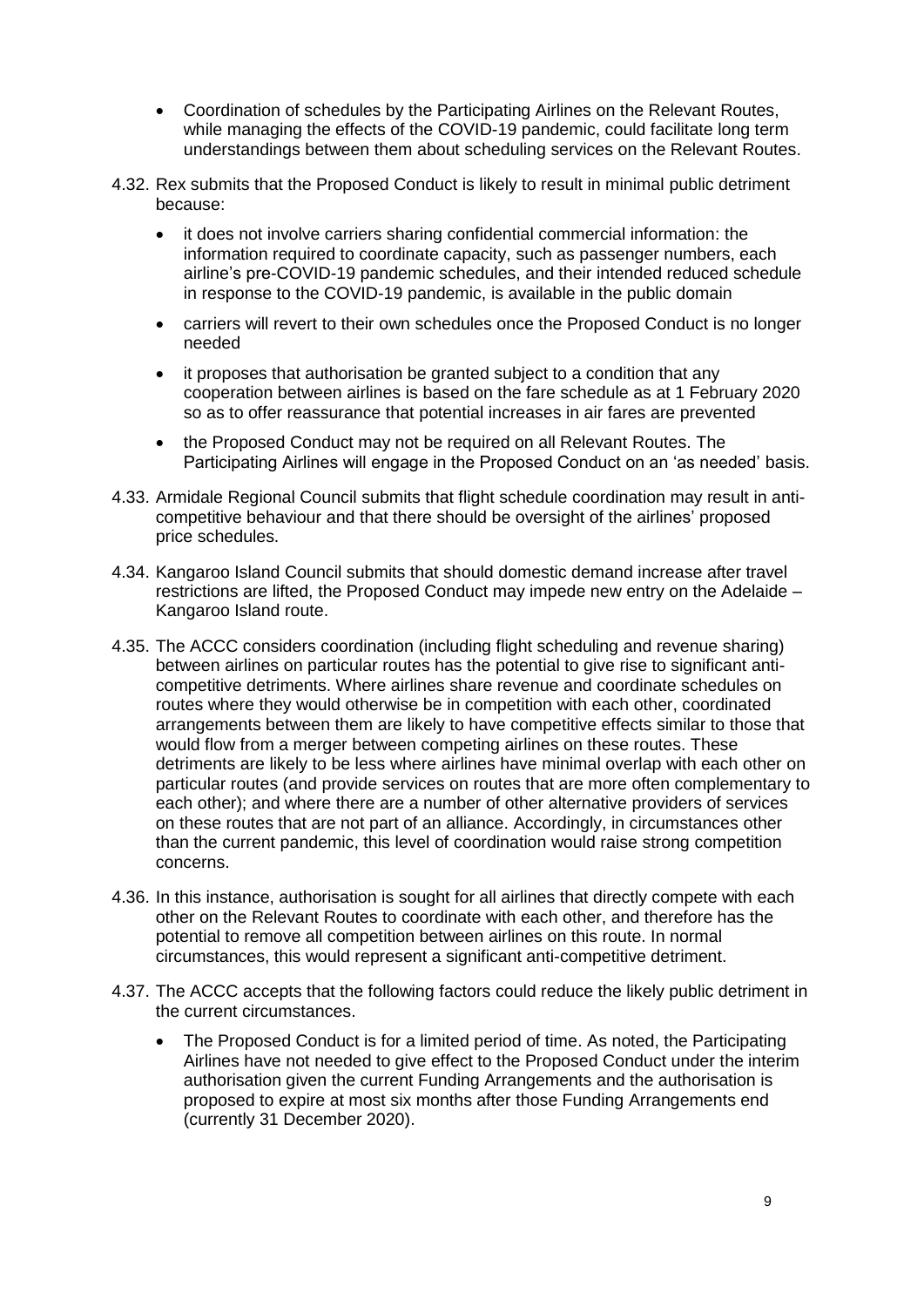- The Proposed Conduct will be implemented only as necessary and airlines are able to continue to make scheduling decisions independently.
- The Proposed Conduct applies to a limited number of routes where the airlines offer services, and coordination may only be required on a limited number of these routes.
- The value of any information on price and capacity shared under the Proposed Conduct during these unprecedented circumstances will predominantly be timelimited. That is, the information shared by the Participating Airlines will lose relevance as demand for air transport on the Relevant Routes recovers following the COVID-19 pandemic.
- Most or all of the information required to coordinate flight schedules and reduce capacity is already in the public domain, albeit accessed less efficiently.
- 4.38. Nevertheless, the ACCC considers that the following proposed conditions are necessary in order for the ACCC to be satisfied that the likely public benefits will outweigh the likely public detriments identified at paragraph [4.31,](#page-8-0) noting that the Proposed Conduct involves all of the airlines operating on the Relevant Routes.

#### **Pricing condition**

4.39. In order to address the risk that the Proposed Conduct provides the Participating Airlines with the incentive and ability to raise airfares above competitive levels on the Relevant Routes, the ACCC has decided to maintain the pricing condition which was imposed when interim authorisation was granted:

> If any of the Participating Airlines agree to coordinate flight schedules and/or share revenue on a Relevant Route while the authorisation is in effect, the Participating Airlines must not set a fare for a Coordinated Flight that is higher than the equivalent fare specified in their respective fare schedules in place as at 1 February 2020.

#### **Reporting condition**

4.40. In order to address the risk relating to anti-competitive information sharing under the Proposed Conduct, the ACCC has decided to impose the following condition requiring Rex to provide monthly updates to the ACCC, to notify the ACCC of any developments in relation to the Proposed Conduct, and to provide information relating to the Proposed Conduct to the ACCC upon request.

> The Applicant will provide monthly updates to the ACCC regarding any developments in relation to the Proposed Conduct as the COVID-19 situation evolves. In addition, the Applicant will:

- 1. notify the ACCC of any measures formulated as part of the Proposed Conduct at least five business days before the measure is implemented or otherwise takes effect
- 2. notify the ACCC within three business days of any decisions or arrangements made by the Applicant to:
	- a. coordinate schedules between the Participating Airlines; or
	- b. share revenue between the Participating Airlines, and
- 3. provide to the ACCC, within a reasonable timeframe, all information reasonably requested by the ACCC in relation to the Proposed Conduct.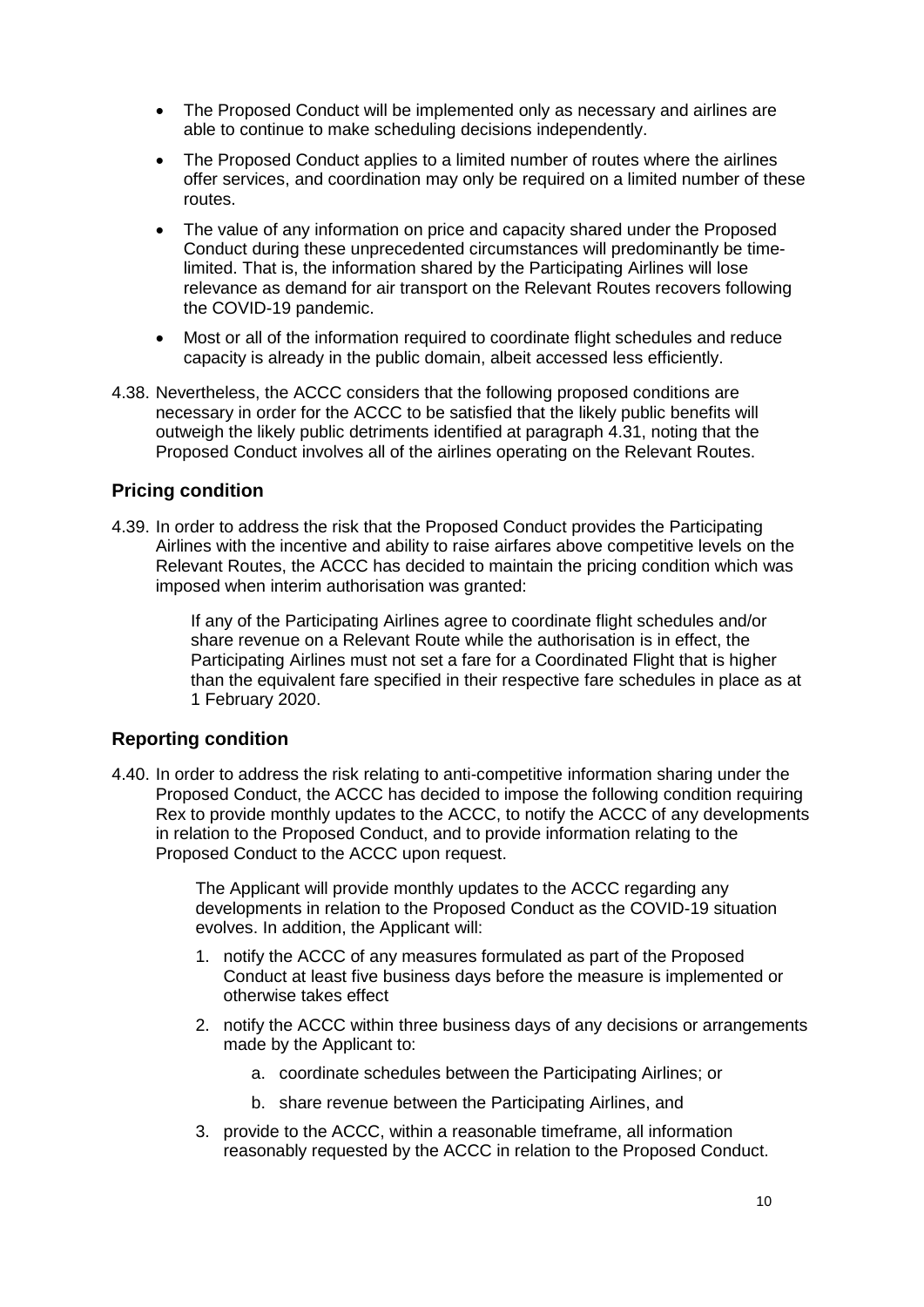The ACCC will publish reports made pursuant to this condition on its public register, subject to the ACCC deciding to exclude material from the register based on confidentiality or any other grounds.

- 4.41. As noted earlier, Virgin Australia provided a submission in response to the draft determination, supporting the application, but seeking confirmation that Rex will be solely responsible for the reporting obligations under this condition. Virgin Australia submits that it does not currently have the resources to commit to further reporting obligations due to the current operational and commercial environment.
- 4.42. The ACCC considers it appropriate that Rex be solely responsible for the reporting obligations under this condition. The ACCC notes that, as the applicant for authorisation, Rex will be a party to any arrangement under the Proposed Conduct and therefore, reporting by Rex will be sufficient to inform the ACCC of whether and how the authorisation is being used.

### **ACCC conclusion on public detriment**

4.43. The ACCC considers that, given the exceptional circumstances related to the COVID-19 pandemic and subject to the proposed conditions of authorisation, the Proposed Conduct is unlikely to result in significant public detriments, including as a result of a lessening of competition.

## Balance of public benefit and detriment

4.44. For the reasons outlined in this determination, the ACCC is satisfied, subject to the proposed conditions of authorisation, that the Proposed Conduct is likely to result in a public benefit and that this public benefit would outweigh any likely detriment to the public from the Proposed Conduct.

# Length of authorisation

- 4.45. The Act allows the ACCC to grant authorisation for a limited period of time.<sup>8</sup> This enables the ACCC to be in a position to be satisfied that the likely public benefits will outweigh the detriment for the period of authorisation. It also enables the ACCC to review the authorisation, and the public benefits and detriments that have resulted, after an appropriate period.
- 4.46. In this instance, Rex seeks authorisation until 30 June 2021.
- 4.47. The Australian Airports Association, Armidale Regional Council and Dubbo Regional Council submit that consideration should be given to a shorter time period. Kangaroo Island Council states that the risk of competitive distortion will be mitigated by the ACCC's ability to review, and if necessary revoke, the authorisation if it is granted.
- 4.48. In response to these submissions, Rex states that:
	- a barebones twice-weekly schedule during the month of May represented an 85% reduction in flights and a 95% reduction in passenger numbers, and
	- as of 1 July 2020, its passenger numbers were still approximately 15% of their level prior to the COVID-19 pandemic.

4.49. Rex also states that it is unable to make any meaningful demand forecasts at this time.

<sup>&</sup>lt;sup>8</sup> Subsection 91(1).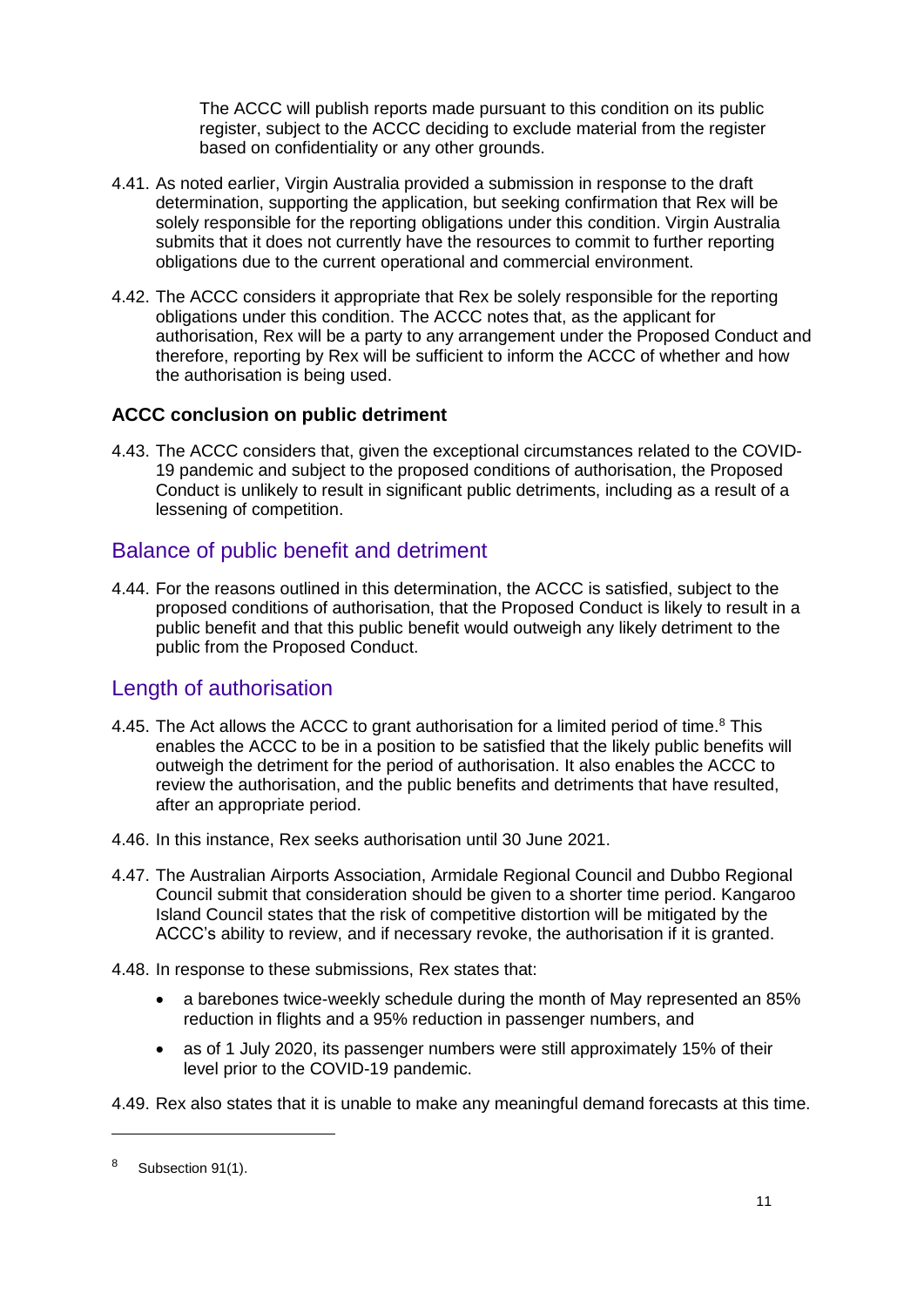- 4.50. The ACCC recognises there is significant uncertainty around the COVID-19 pandemic which makes it extremely difficult to predict the extent of its impact on the aviation sector and a timeframe for any sort of recovery.
- 4.51. Nevertheless, the ACCC notes that travel restrictions remain in place and continue to evolve around Australia, and the Federal Government has considered it appropriate to extend the Funding Arrangements until 31 December 2020. These factors tend to suggest that demand for the Participating Airlines' regional services is likely to remain low through the remainder of 2020 and into 2021.
- 4.52. In these circumstances, the ACCC has decided to grant authorisation until 30 June 2021 as requested by Rex.

# 5. Determination

## The application

- 5.1. On 23 March 2020, Rex lodged application AA1000478 with the ACCC, seeking authorisation under subsection 88(1) of the Act.
- 5.2. Rex seeks authorisation for the Proposed Conduct.

## The authorisation test

- 5.3. Under subsections 90(7) and 90(8) of the Act, the ACCC must not grant authorisation unless it is satisfied in all the circumstances that the Proposed Conduct is likely to result in a benefit to the public and the benefit would outweigh the detriment to the public that would be likely to result from the Proposed Conduct.
- 5.4. For the reasons outlined in this determination, and subject to the proposed conditions, the ACCC is satisfied, in all the circumstances, that the Proposed Conduct would be likely to result in a benefit to the public and the benefit to the public would outweigh the detriment to the public that would result or be likely to result from the Proposed Conduct, including any lessening of competition.
- 5.5. Accordingly, the ACCC has decided to grant conditional authorisation.

## Conduct which the ACCC authorises

- 5.6. Subject to the proposed conditions outlined at paragraphs 5.13 and 5.14, the ACCC has decided to grant authorisation AA1000478 to enable Rex to engage in the Proposed Conduct, as described in paragraph 1.11.
- 5.7. Consistent with the reasons stated by Rex for seeking to engage in the Proposed Conduct, the ACCC has decided to grant conditional authorisation for the Proposed Conduct only insofar as it is solely directed to maintaining the quality and viability of regional services that are or are likely to be impacted by the COVID-19 pandemic.
- 5.8. The Proposed Conduct may involve a cartel provision within the meaning of Division 1 of Part IV of the Act, or may have the purpose or effect of substantially lessening competition within the meaning of section 45 of the Act.
- 5.9. The ACCC has decided to grant authorisation AA1000478 until 30 June 2021.